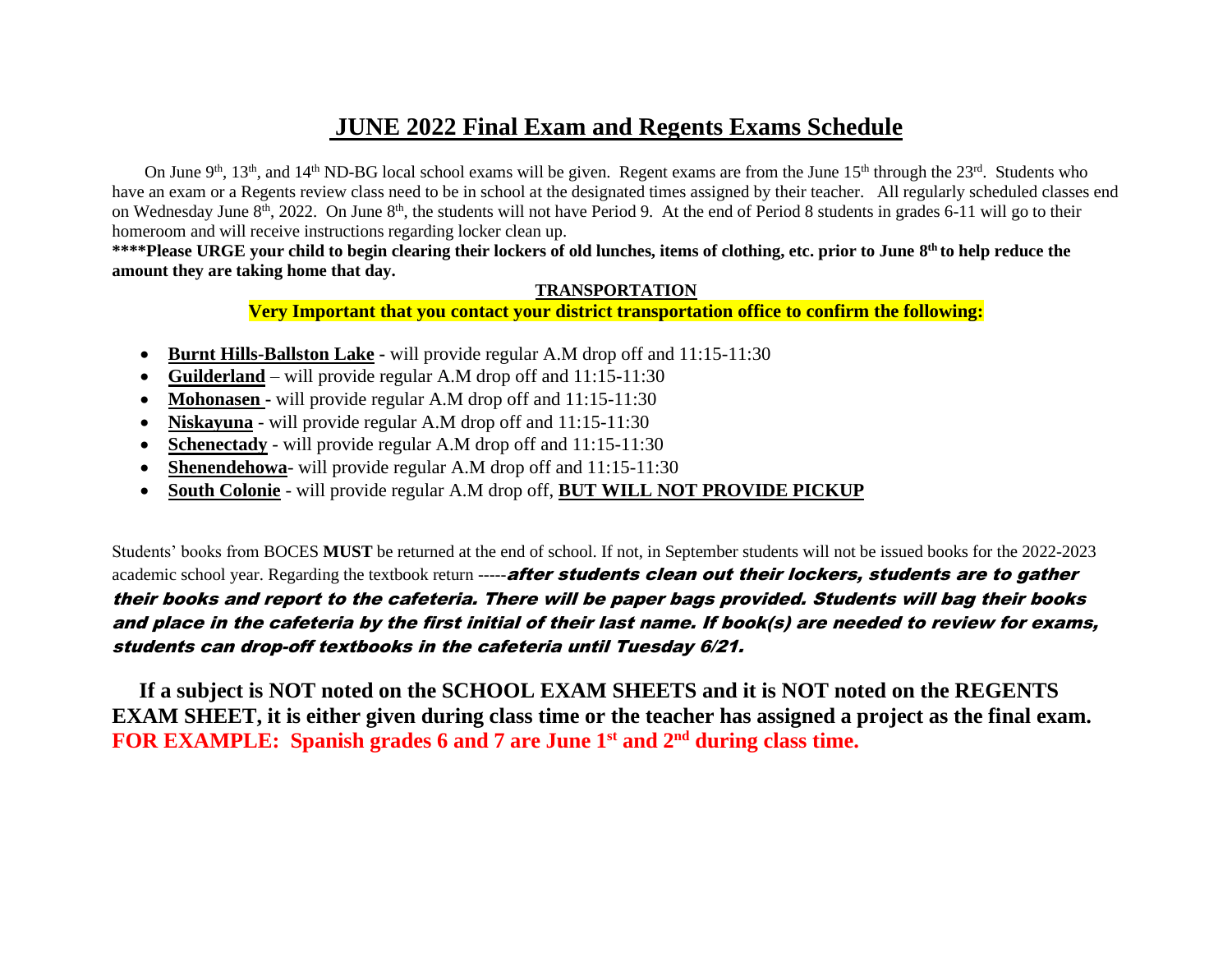### **June 2022 School Exams and Regents Exam Schedule**

| <b>THURSDAY</b> | <b>MONDAY</b>  | <b>TUESDAY</b> | <b>WEDNESDAY</b> | <b>THURSDAY</b> | <b>FRIDAY</b>         |
|-----------------|----------------|----------------|------------------|-----------------|-----------------------|
| <b>JUNE 9</b>   | <b>JUNE 13</b> | <b>JUNE 14</b> | <b>JUNE 15</b>   | <b>JUNE 16</b>  | <b>JUNE 17</b>        |
|                 |                |                | 8:15 AM          | 8:15 AM         | 8:15 AM               |
| <b>SCHOOL</b>   | <b>SCHOOL</b>  | <b>SCHOOL</b>  |                  |                 |                       |
| <b>EXAMS</b>    | <b>EXAMS</b>   | <b>EXAMS</b>   | <b>ELA</b>       | Algebra 1       | <b>Global History</b> |
|                 |                |                |                  |                 | & Geography           |
|                 |                |                |                  |                 |                       |
|                 |                |                | <b>JUNE 15</b>   | <b>JUNE 16</b>  | <b>JUNE 17</b>        |
|                 |                |                | 11:45 AM         | 11:45 AM        | 11:45 AM              |
|                 |                |                |                  |                 |                       |
|                 |                |                | Living           | Chemistry       | <b>Earth Science</b>  |
|                 |                |                | Environment      |                 |                       |

| <b>TUESDAY</b>                                                   | WEDNESDAY      | <b>THURSDAY</b> |
|------------------------------------------------------------------|----------------|-----------------|
| <b>JUNE 21</b>                                                   | <b>JUNE 22</b> | <b>JUNE 23</b>  |
| 8:15 AM                                                          | 8:15 AM        | 8:15 AM         |
| Geometry                                                         | Algebra 2      | Physics         |
| 8 <sup>th</sup> Grade Spanish Competency Exam<br>(Check Point A) |                |                 |
| <b>JUNE 21</b><br>11:45 AM                                       |                |                 |
|                                                                  |                |                 |

High School Spanish Competency (Check Point B)

**\*There will be TWO Middle School exams in the morning on June 9 th and 13 th from 8-9:30 & 9:45-11:15.** 

**\*\*The High School students may be taking 1 exam on the 9th, 13th , and 14th from 8:30-10:30.** 

**\*\*\*All morning Regents exams run from 8:15am to 11:15 am.** 

**\*\*\*\*All afternoon Regent exams run from 11:45pm to 2:45 pm.** 

**\*\*\*\*\* Per the New York State Regents Department, no student can be permitted to start a morning Regents exam after 10:00 am and for afternoon Regents exams it is 2:00 pm. Also, students may NOT hand in their exam for scoring purposes, and they may not leave the room until those times; --- students may NOT enter the room and start the exam after these times.**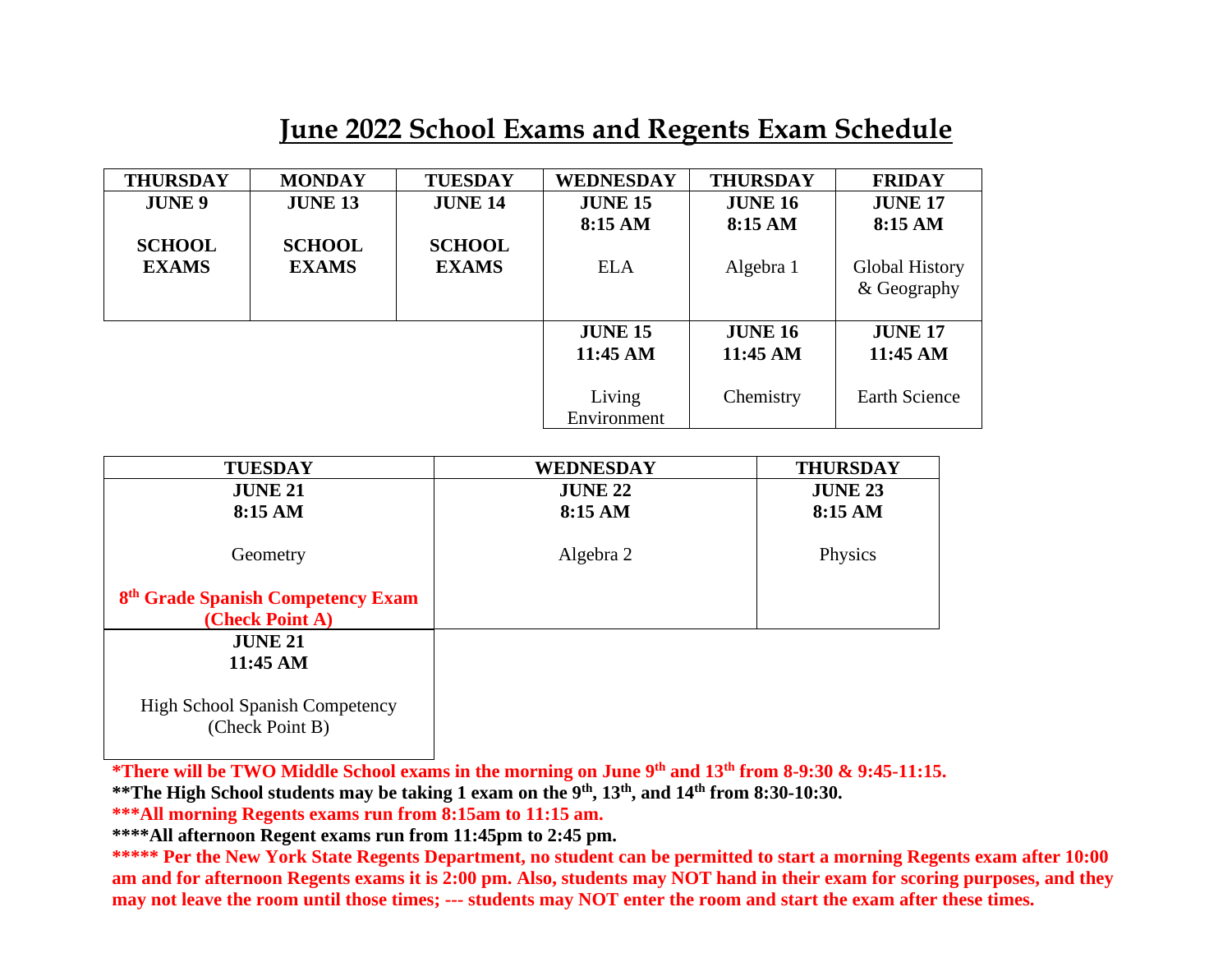#### *MIDDLE SCHOOL EXAMS*  JUNE 9 th and 13th 2022

**On this school exam day students NEED to be in the exam room 15 minutes prior to the start of the exam.**

| <b>GRADE</b> | <b>SUBJECT</b> | <b>EXAM ROOM</b> | <b>PROCTORS</b> |
|--------------|----------------|------------------|-----------------|
|              | Period 1       | 12               | Mrs. Harp       |
|              | Period 4       | 14               | Mrs. Delf       |
|              | Period 2       | 13               | Mrs. Lynch      |
|              | Period 9       | 15               | Mr. Hartnett    |
|              | Period 7       | 19               | Mr. Allen       |
|              |                |                  |                 |

#### Thursday June 9<sup>th</sup>, 2022 (8-9:30) Science

#### Thursday June 9<sup>th</sup>, 2022 (9:45-11:15) <mark>Math</mark>

| <b>GRADE</b> | <b>SUBJECT</b> | <b>EXAM ROOM</b> | <b>PROCTORS</b> |
|--------------|----------------|------------------|-----------------|
|              | Period 1       |                  | Mrs. Harp       |
|              | Period 9       | 14.              | Mrs. Delf       |
|              | Period 3       | 13               | Mrs. Lynch      |
| 7 A          | Period 9       |                  | Mr. Hartnett    |
|              | Period 8       | 18               | Mrs. Harrigan   |
|              |                |                  |                 |

#### Monday June 13th, 2022 (8-9:30) English

| -            | . .            |                  |                 |
|--------------|----------------|------------------|-----------------|
| <b>GRADE</b> | <b>SUBJECT</b> | <b>EXAM ROOM</b> | <b>PROCTORS</b> |
|              | Period 3       |                  | Mr. Allen       |
|              | Period 9       | l 4              | Mrs. Delf       |
|              | Period 1       |                  | Ms. Benton      |
|              | Period 8       | I h              | Mr. Mahoney     |
|              | Period 4       |                  | Mrs. Boyan      |
|              |                |                  |                 |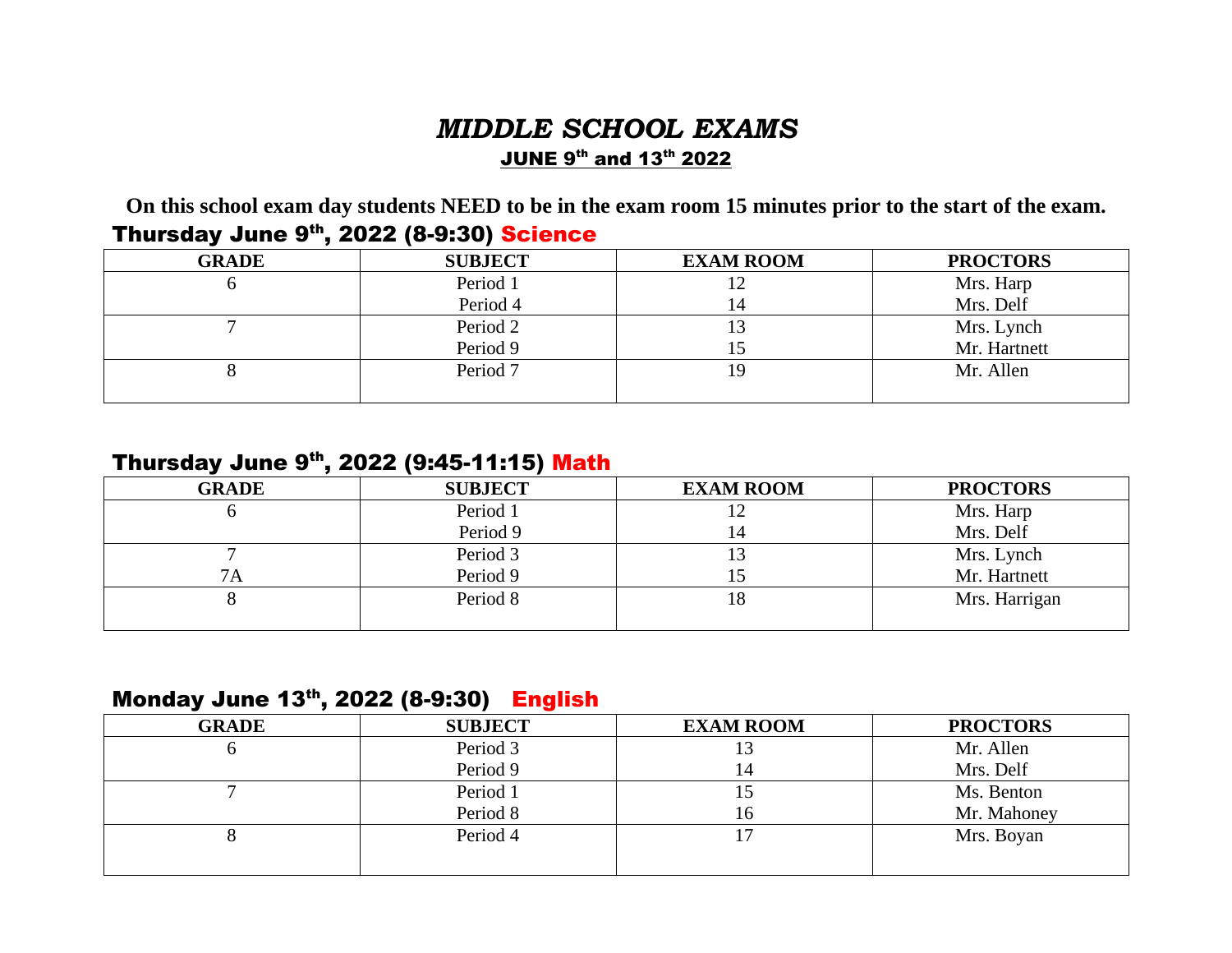#### Monday June 13th, 2022 (9:45-11:15) Social Studies

| <b>GRADE</b> | <b>SUBJECT</b> | <b>EXAM ROOM</b> | <b>PROCTORS</b> |
|--------------|----------------|------------------|-----------------|
|              | Period 2       | 13               | Mrs. Dobkowski  |
|              | Period 3       | 14               | Mrs. Garcia     |
|              | Period 1       | 16               | Mrs. Thibault   |
|              | Period 6       |                  | Mrs. Boyan      |
|              | Period 1       | 24               | Mr. Verhayden   |
|              |                |                  |                 |

### *HIGH SCHOOL EXAMS*  JUNE 9 th , 13th, and 14th 2022

**On June 9 th , 13th, and 14th students NEED to be in the exam room 15 minutes prior to the start of the exam.**

#### Thursday June 9<sup>th</sup>, 2022 (8:30-10:30) English and Applied Chemistry

| <b>GRADE</b>  | <b>SUBJECT</b>           | <b>EXAM ROOM</b> | <b>PROCTORS</b> |
|---------------|--------------------------|------------------|-----------------|
| 9 (Verhayden) | ELA (P.3)                | 24               | Mr. Verhayden   |
| 9 (White)     | ELA (P.1)                | $\circ$          | Mrs. Dobkowski  |
| 10            | Period 4                 |                  | Ms. Benton      |
|               | <b>Applied Chemistry</b> |                  | Mrs. Cardillo   |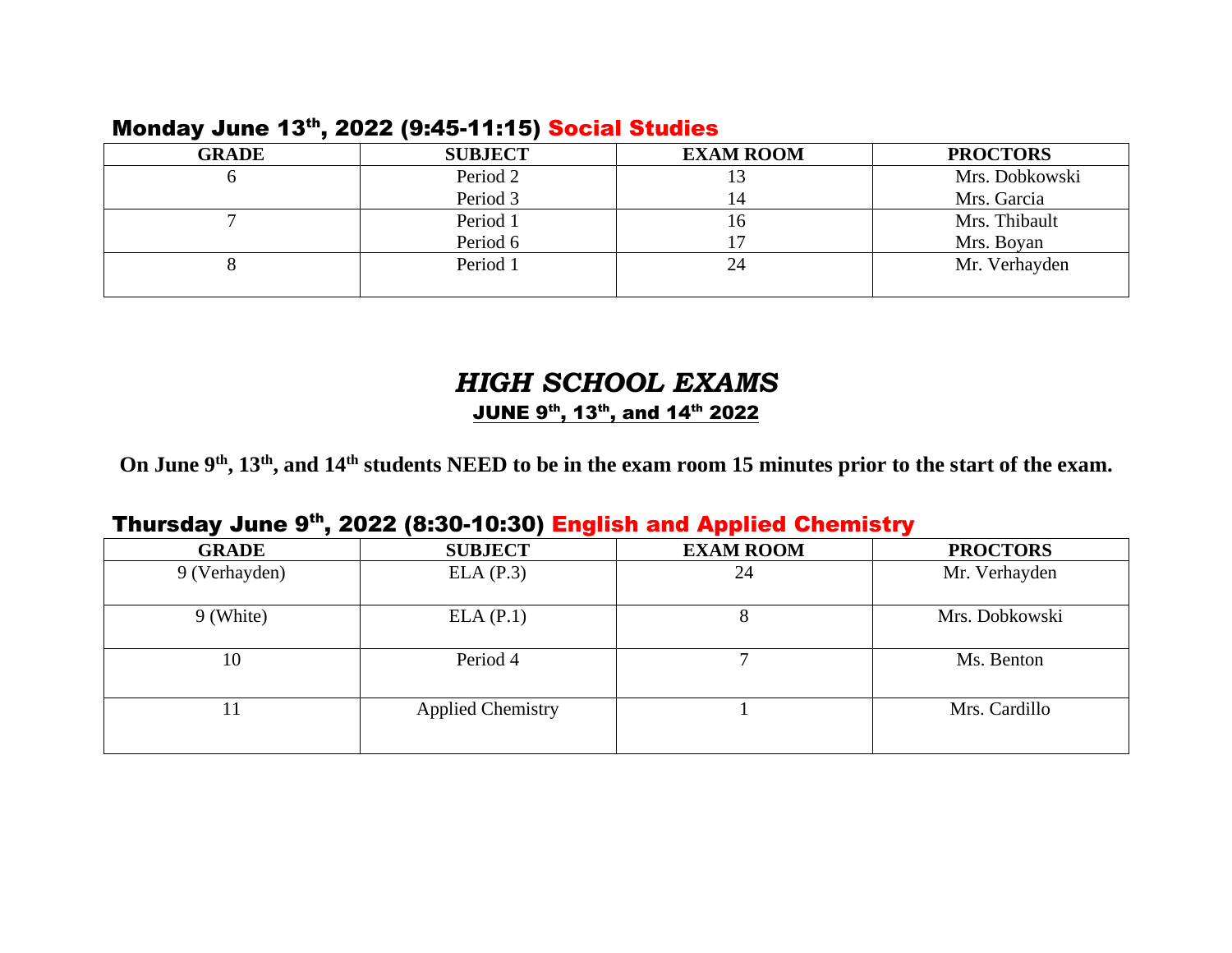|              |                                       | <b>MONDAY VANG TO TEDAG (UPOF LUPIL) FALUI OCIGILG LAN FIACLICAI ANU OUCIAI OLUMIGS</b> |                                 |
|--------------|---------------------------------------|-----------------------------------------------------------------------------------------|---------------------------------|
| <b>GRADE</b> | <b>SUBJECT</b>                        | <b>EXAM ROOM</b>                                                                        | <b>PROCTORS</b>                 |
|              | Global 1                              | 1-3                                                                                     | Mr. Harrigan and<br>Mrs. White  |
| 9(10:30)     | <b>Earth Science</b><br>Lab Practical |                                                                                         | Mr. Carlin &<br>Mrs. McCarthy   |
| 10(8:30)     | Earth Science<br>Lab Practical        |                                                                                         | Mr. Carlin $&$<br>Mrs. McCarthy |

#### Monday June 13th, 2022 (8:30-10:30) Earth Science Lab Practical and Social Studies

#### Tuesday June 14<sup>th</sup>, 2022 (8:30-10:30) <mark>Spanish</mark>

| $1 - 3$ | Mrs. Garcia and Mr. Allen |
|---------|---------------------------|
|         |                           |
| 8       | Mrs. Lynch and Mrs. White |
|         |                           |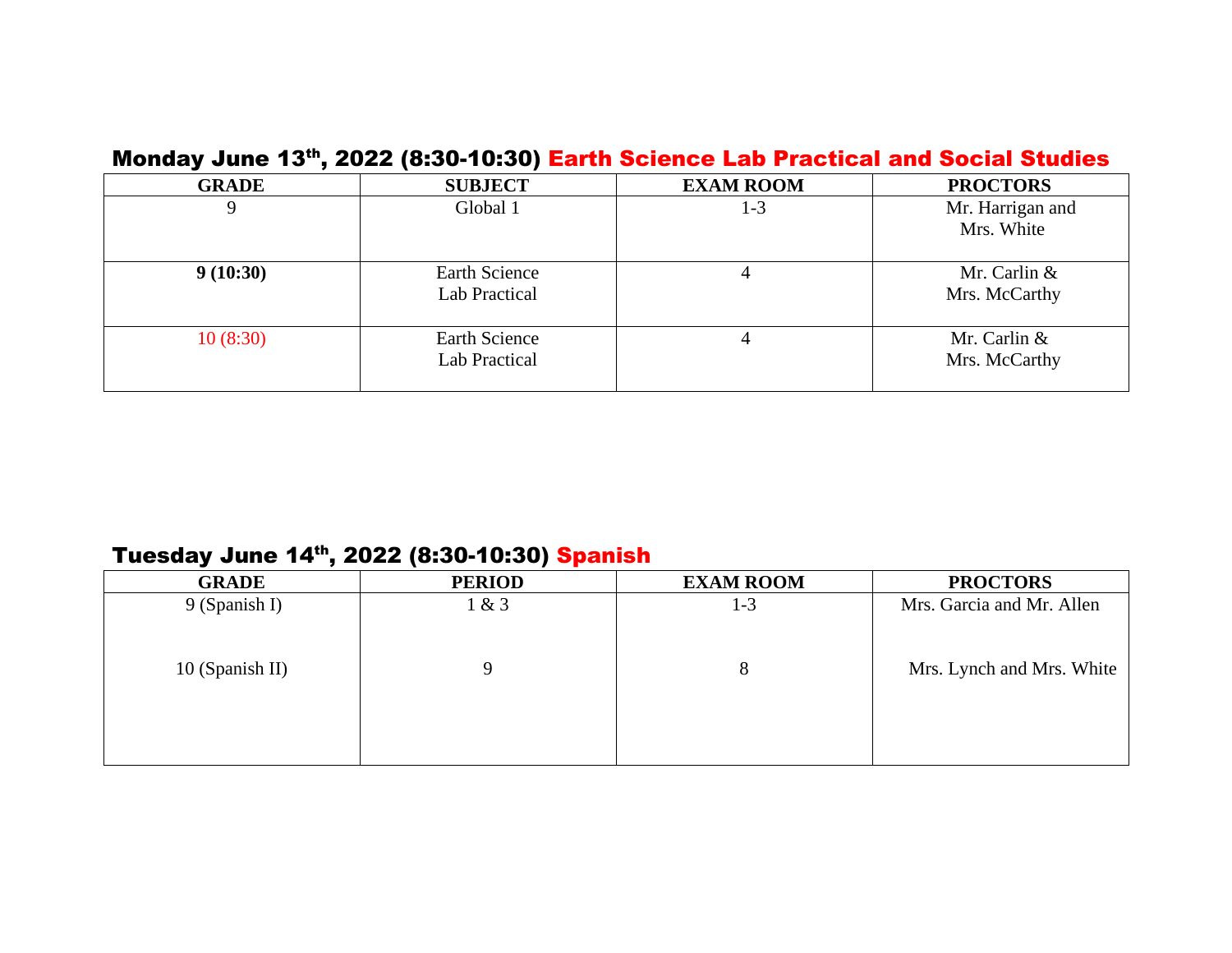#### JUNE 2022 REGENT'S PROCTOR SCHEDULE

### **Wednesday, June 15, 2022**

**English and Language Arts from** *8:15 - 11:15; PROCTORS*

Rooms 1 & 3 ---------- Mrs. White, Mrs. Harp, and Mr. Verhayden

Hallway Duty --------- Mrs. Harrigan

**Living Environment (Biology) from 11:45 - 2:45***; PROCTORS*

Rooms 1 & 3 ---------- Mr. Carlin and Mrs. Cardillo

Hallway Duty --------- Mr. Mahoney

### **Thursday, June 16, 2022**

**Algebra 1 from** *8:15 – 11:15*

Rooms 1 & 3 ----------------------- Mrs. Thibault and Mrs. Boyen,

Hallway Duty --------- Ms. Benton

#### **Chemistry from 11:45 – 2:45**

Rooms 1 & 3 -------------- Mrs. Cardillo and Mrs. McCarthy

Hallway Duty -------------- Mr. Allen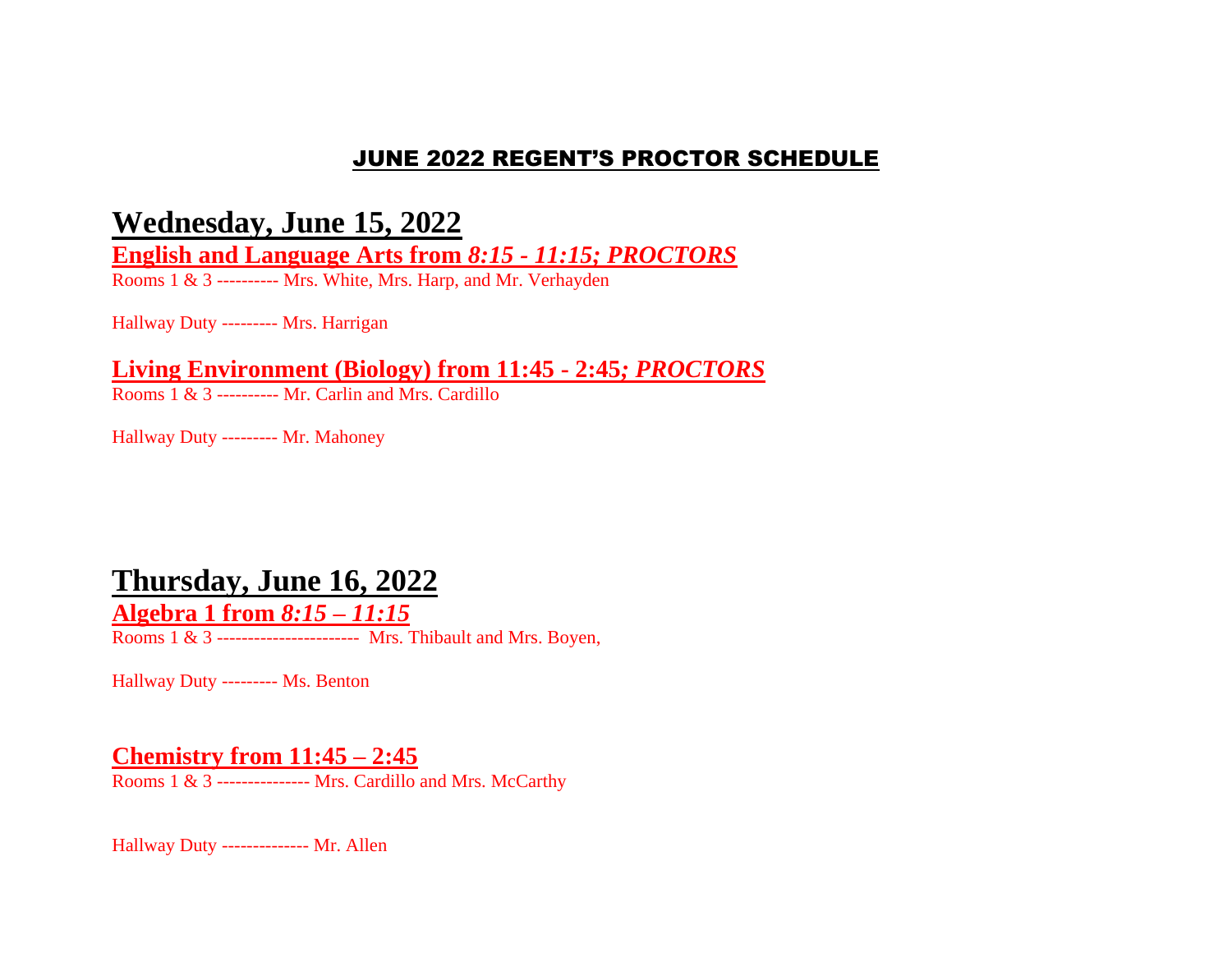## **Friday, June 17, 2022**

#### **GLOBAL HISTORY & GEOGRAPHY from 8:15-11:15***; PROCTORS*

Rooms 1and 3 ---------------- Mr. Moran, Mr. Harrigan, and Mr. Hartnett

Hallway Duty ---------------- Mrs. Harrigan

#### **EARTH SCIENCE from** *11:45 – 2:45; PROCTORS*

Room 7 ---------------- Mrs. McCarthy and Mr. Carlin

Hallway Duty---------- Mr. Mahoney

### **Tuesday, June 21, 2022**

## **GEOMETRY Common Core from** *8:15-11:15; PROCTORS*

Rooms 1 & 3 ------------------- Mrs. Dobkowski and Mrs. Thibault

Hallway Duty --------- Ms. Benton

**Spanish Proficiency Exam for 8th Grade (Check Point A) from** *8:15 – 11:15; PROCTORS*

Room 7 ------------------- Mrs. Lynch and Mrs. Garcia

Hallway Duty --------- Ms. Benton

**Spanish Proficiency Exam (Check Point B) from 11:45 – 2:45***; PROCTORS*

Rooms 1 & 3 ------------------- Mrs. Lynch and Mrs. Garcia

Hallway Duty --------- Mr. Allen